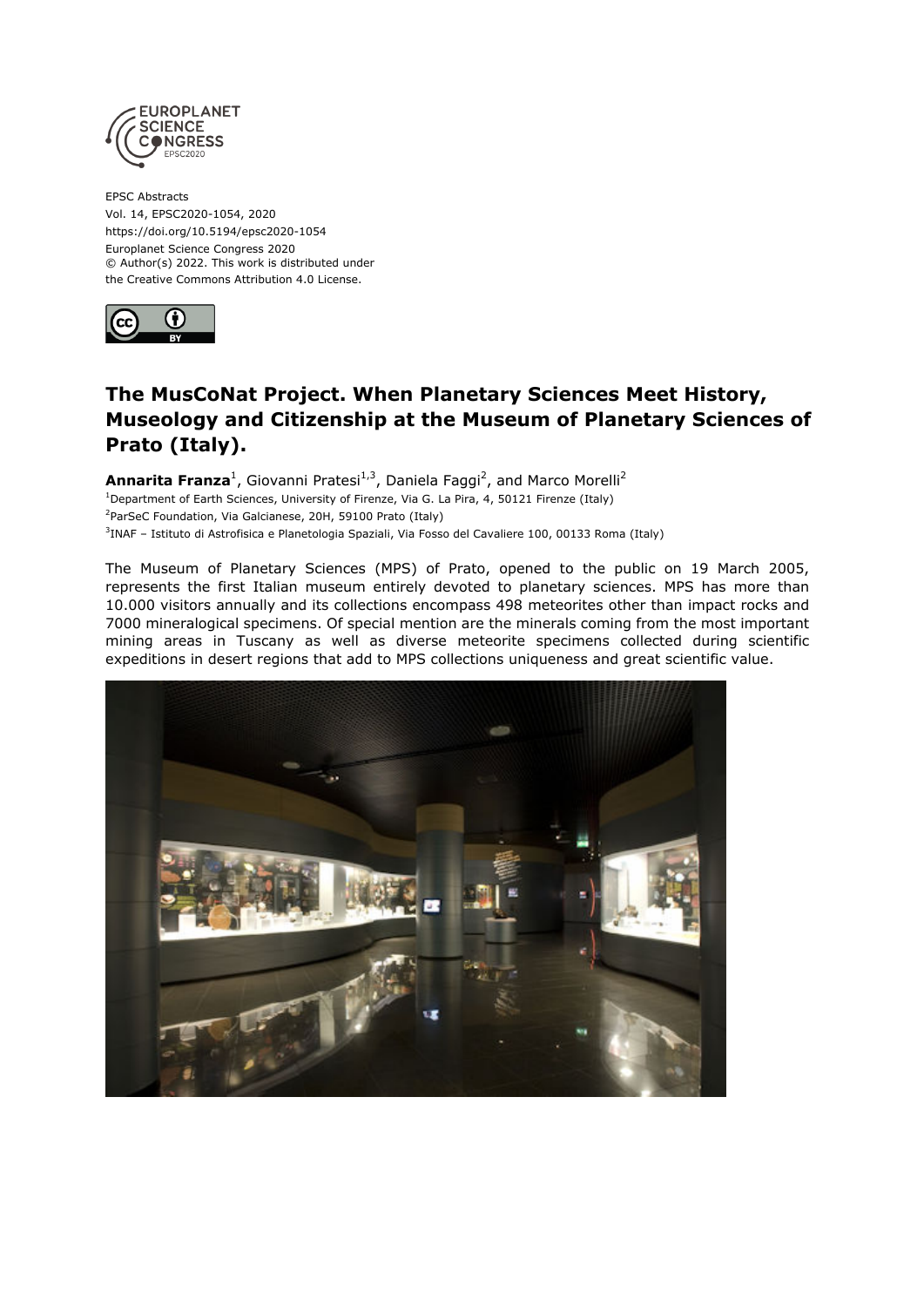In this regards, it is worth mentioning that, since 2002, MPS has organized or been involved in numerous scientific programs, including the research expeditions to Hamada al Hamra (Libya), the Great Eastern Erg (Egypt), Mauritania, Algeria and the most recent field trip to the Atacama Desert (Chile, 2019).

Thanks to the acquisition of new meteorite specimens by collectors and research expeditions, meteorite classification service for scientific institutions and the general public, MPS has been recently recognized as an official repository by the Meteoritical Society and therefore its scientific collections also preserve several meteorite holotypes.



MPS has also an important scientific production, which is primarily represented by publications about meteorites and impact products. Moreover, MPS staff are constantly engaged in new research projects to use planetary science as a key factor to reinforce its social perception in the local communities.

The MusCoNat (Museologia e Collezioni Naturalistiche) Project concerns the creation of a new naturalistic museum center in Galceti (Prato) where MPS will be relocated. The main goal of the new scientific center will be to provide a comprehensive theoretical and practical approach to point out the many interconnections existing between natural world, planetary science and other academic disciplines (e.g., history of science, scientific museology, visitor studies, citizen science).

MusCoNat does not intend to pursue MPS mere renovation but aims to the establishment of a multidisciplinary working group – planetologists, geologists, science historians, museum operators– to offer a complete "scientific biography" of the museum specimens to promote relevant ideas in the context of supporting open and public science. This part of the project will focus on the study of meteorite and mineral samples. Scientific biographies of the selected specimens will be the cornerstones to plan architectural and museological interventions to make the knowledge of MPS's cultural heritage more inclusive and accessible.